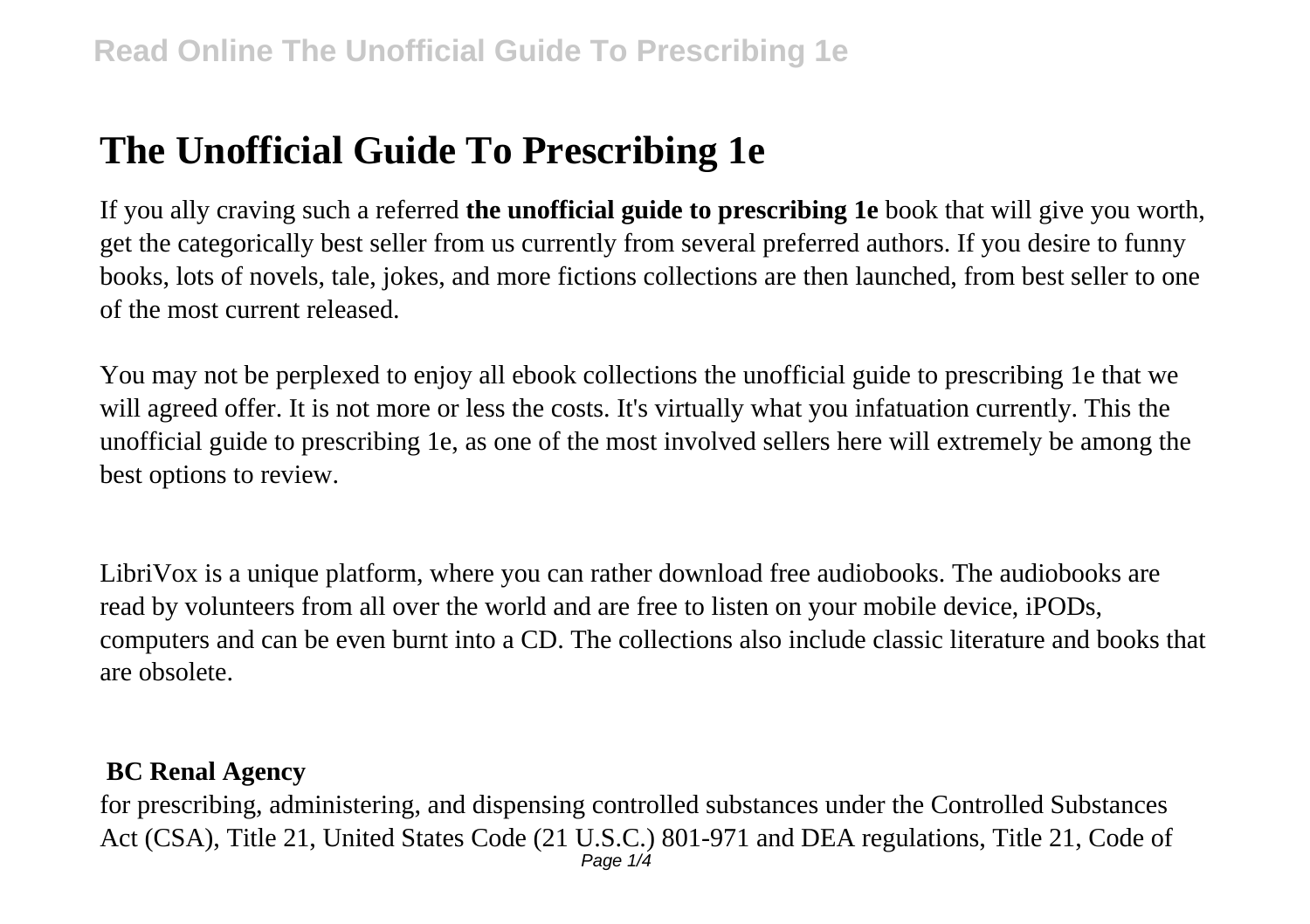Federal Regulations (21 CFR), Parts 1300 to End. This Pharmacist's Manual is not a legal document. It is a guidance document that

#### **News | herald-dispatch.com**

A basic package of primary and preventive behavioral services, such as screenings for depression, anxiety and substance abuse is available to every SoonerCare member without prior authorization for services delivered by a Patient-Centered Medical Homes, Indian/Tribal/Urban (I/T/U) Clinics, and Federally Qualified Health Centers.Other specialty providers, (i.e., public and private outpatient ...

#### **C.C.S.M. c. H60 - Province of Manitoba**

We always make sure that writers follow all your instructions precisely. You can choose your academic level: high school, college/university, master's or pHD, and we will assign you a writer who can satisfactorily meet your professor's expectations.

#### **Behavioral Health and Substance Abuse Services**

Provincial Health Services Authority (PHSA) improves the health of British Columbians by seeking province-wide solutions to specialized health care needs in collaboration with BC health authorities and other partners.

# **Medicare Program: Electronic Prescribing of Controlled ...**

This final rule makes changes to the Department of Health and Human Services' (HHS) regulations governing the Confidentiality of Substance Use Disorder Patient Records. These changes were prompted Page 2/4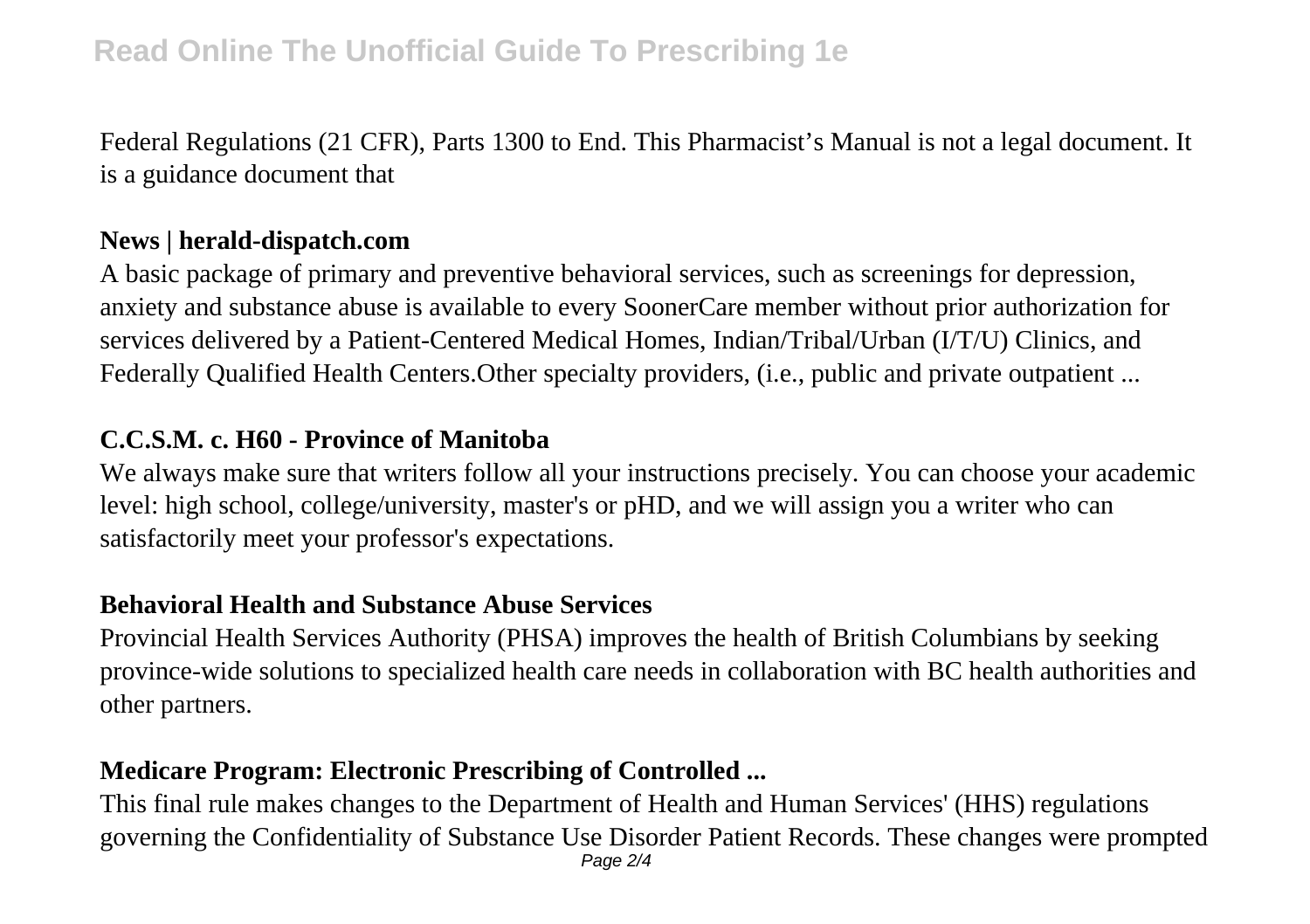# **Read Online The Unofficial Guide To Prescribing 1e**

by the need to continue aligning the regulations with advances in the U.S. health care delivery...

# **The Unofficial Guide To Prescribing**

for continuing education for drug diversion training, best-practice prescribing of controlled substances training and training on prescribing and administration of an opioid antagonist if they prescribe, administer or dispense controlled substances, and for mental health conditions common to veterans and their families are located under the resource tab on the West Virginia RN Board website at ...

## **An Informational Outline of the Controlled Substances Act**

This is an unofficial version. If you need an official copy, use the bilingual (PDF) version. ... prescribing provincially approved screening devices for the purpose of determining the blood alcohol concentration level of a novice or supervising driver, and governing the calibration and use of the devices; ... or guide traffic in an orderly ...

## **Education - West Virginia**

Quinine for night-time leg cramps no longer recommended Since the 1940s, doctors have been prescribing quinine for leg cramps because there are no other reliable treatments. The practice has ...

## **Pharmacogenomics - Wikipedia**

In 2019, e-prescribing for controlled substances PDEs increased to 37.31 percent. However, in our 2020 data, 51.15 percent of those PDEs have been transmitted electronically. States have instituted electronic prescribing requirements; some include penalties for not using e-prescribing for controlled substances.